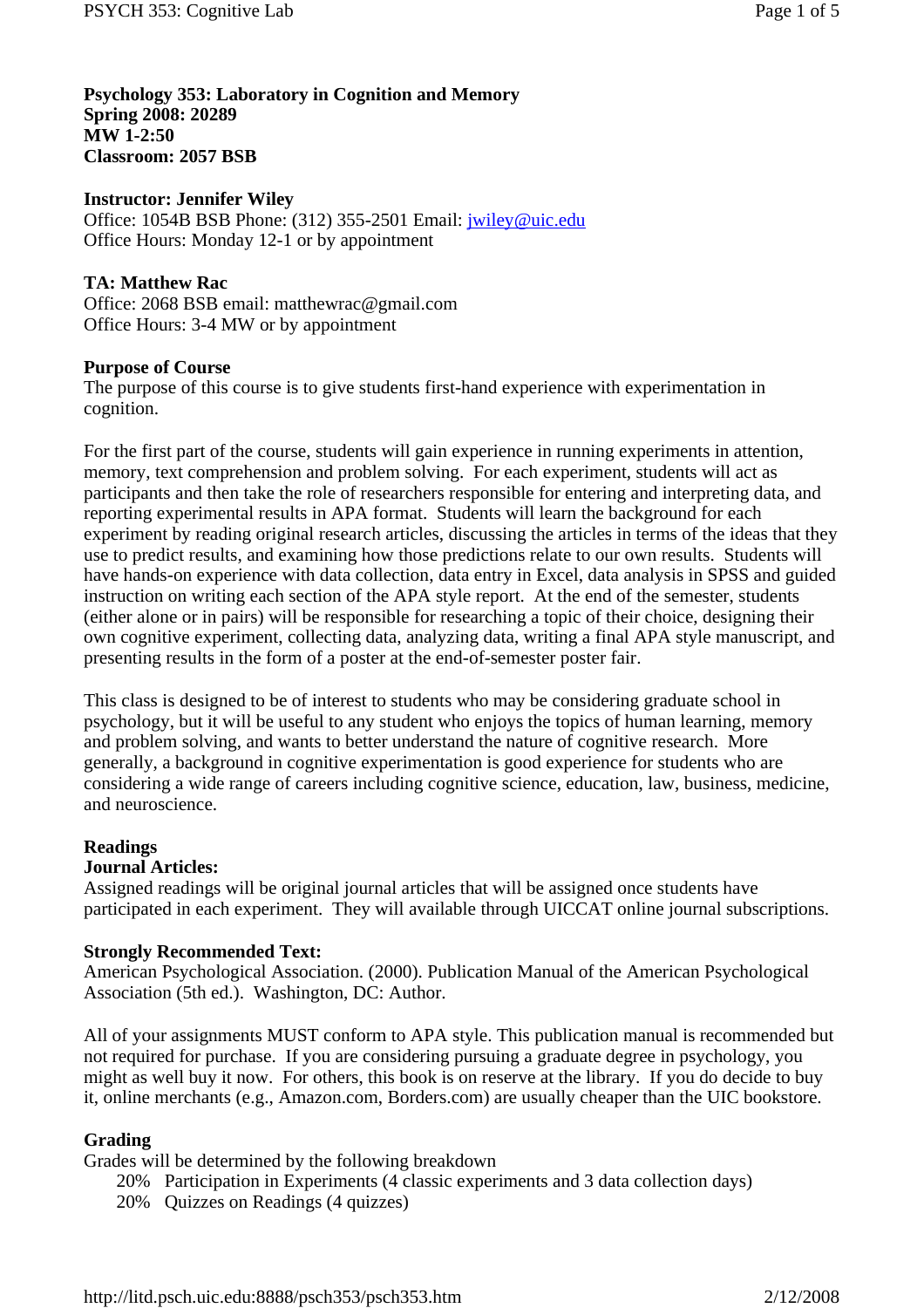- 5% Written Assignment 1
- 10% Written Assignment 2
- 10% Written Assignment 3
- 5% Reference Presentation
- 10% Written Assignment 4
- 20% Project Proposal and Final Report, Poster Presentation

# **No make-up quizzes will be given.**

## **No late papers will be accepted.**

## **In case of emergencies, contact the instructor as soon as possible.**

**Students with Disabilities:** Reasonable accommodations will be made, but requests must be made **during the first week of class**. Students with disabilities who require accommodations for access and participation in this course must be registered with the Office of Disability Services (ODS). Please contact ODS at 312/413-2103 or 312/413-0123.

## **Campus Policy on Observance of Religious Holidays**

The faculty of the University of Illinois at Chicago shall make every effort to avoid scheduling examinations or requiring that student projects be turned in or completed on religious holidays. Students who wish to observe their religious holidays shall notify the faculty member **by the tenth day of the semester** of the date when they will be absent unless the religious holiday is observed on or before the tenth day of the semester. In such cases, the student shall notify the faculty member at least five days in advance of the date when he/she will be absent. The faculty member shall make every reasonable effort to honor the request, not penalize the student for missing the class, and if an examination or project is due during the absence, give the student an exam or assignment equivalent to the one completed by those students in attendance. If the student feels aggrieved, he/she may request remedy through the campus grievance procedure.

## **Plagiarism/Cheating:**

Plagiarism is defined as the use (or submission) of another's ideas, thoughts, or writing, without proper acknowledgment (quotation marks and citations). If you are ever unsure about what constitutes plagiarism, attend office hours and ask for guidance. When you are composing a new research paper and reading and discussing other research papers in it, be sure to use your own words to describe the gist of other studies or other author's explanations. Make sure that you discuss other papers in a way that supports the point you are making in your own paper. This is one good way to avoid reiterating someone else's words. If you must use a direct quote or wording from a paper you are reading, then use quotation marks. It is rare that you should have to do this in writing research papers, except for when you are describing exact instructions that were given in previous experiments. For the most part, you should be paraphrasing or summarizing other articles. Under these circumstances, do not use quotation marks, but when describing what was found in a previous study or suggested by a previous author, you must cite the source.

You may also discuss our readings, experiments and findings with other students in the course. But, be sure to write your own assignments. **Do not share your writing assignments with other students** or copy other student's assignments or tests.

Any form of plagiarism or cheating will not be tolerated. Students who are found to have plagiarized work or cheat on any assignment may be subject to various disciplinary actions including a failing grade on the particular assignment, failure of the entire course, and possible expulsion from the University. For more information about the violation of Academic Integrity and its consequences please see the UIC Department of Student Judicial Affairs (http://www.uic.edu/depts /sja/integrit.htm).

# **Course Schedule**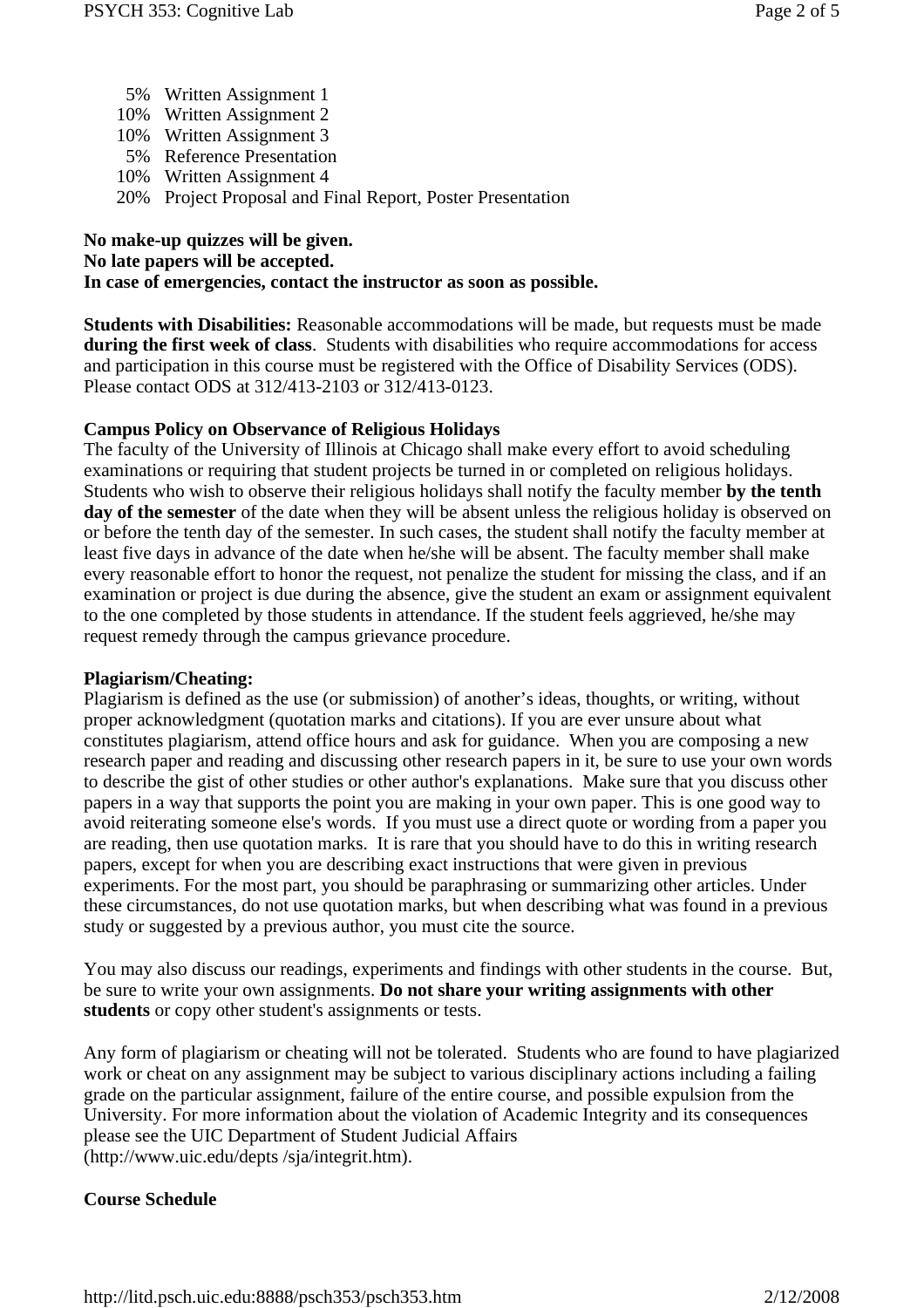| Jan $14$<br>questions for each quiz): | Introductory remarks, Review of Syllabus, Overview of Class<br>Discussion of Four Key Questions for each experiment we discuss (note: these are the<br>1. What is the main question?<br>2. How did they test it? What manipulation(IV) was done to what task(DV)?<br>3. What happened to the DV?<br>4. What does this mean? (Or what did the authors say it meant?)                                          |
|---------------------------------------|--------------------------------------------------------------------------------------------------------------------------------------------------------------------------------------------------------------------------------------------------------------------------------------------------------------------------------------------------------------------------------------------------------------|
| Jan 16                                | Participate in Experiment 1<br>Reading Assignment 1: Yaxley & Zwaan                                                                                                                                                                                                                                                                                                                                          |
| Jan 21                                | Holiday                                                                                                                                                                                                                                                                                                                                                                                                      |
| Jan 23                                | Quiz on Reading Assignment 1 (see 4 key questions above)<br>How to read a journal article<br>Walk through article, background, and predictions for Experiment 1<br>Overview of APA Style, Manuscript Order, Example Title Page/Abstract<br>Short Lecture on APA Style for Title Page & Abstract                                                                                                              |
| Jan 28                                | Intro to SPSS, Descriptive & Inferential Statistics, Worksheet<br>Analyze Data<br>Writing Assignment 1: Title Page and Abstract for Study 1<br><b>Grading Checklist for Writing Assignment 1</b>                                                                                                                                                                                                             |
| Jan 30                                | Writing Assignment 1 Due (Through Email directly to Matt matthewrac@gmail.com)<br>Please send as WORD document before class.<br>Participate in Experiment 2 <b>Instructions</b><br>Stimuli: List 1 List 2<br>Lecture on APA Style for Method & Reference section<br><b>Example Method and References</b><br>Take notes on method from Experiment 2<br>Reading Assignment 2: Carmichael, Hogan & Walter, 1932 |

Carmichael, L., Hogan, H.P., & Walter, A.A (1932). An experimental study of the effect of language on the reproduction of visually perceived form. Journal of Experimental Psychology, 15, 73-86.

| Feb 4  | Quiz on reading (see 4 key questions above)                                     |
|--------|---------------------------------------------------------------------------------|
|        | Walk through article, background, and predictions for study                     |
|        | Data from Experiment 2                                                          |
|        | <b>Reliability Analysis Worksheet</b>                                           |
|        | Start data coding                                                               |
|        | Get Reliability to $> .90$ before leaving class                                 |
| Feb 6  | Enter/Analyze data from Study 2 with Worksheet                                  |
| Feb 11 | Participate in Experiment 3                                                     |
|        | How to run an experiment                                                        |
|        | Script                                                                          |
|        | Materials                                                                       |
|        | Experiment Assignment: Run three other people in this study                     |
|        | Writing Assignment 2 -- Abstract, Title, Method, References and Figure/Appendix |
|        | <b>Grading Checklist for Writing Assignment 2</b>                               |
|        | Reading Assignment: Bialystock. Also optional background reading                |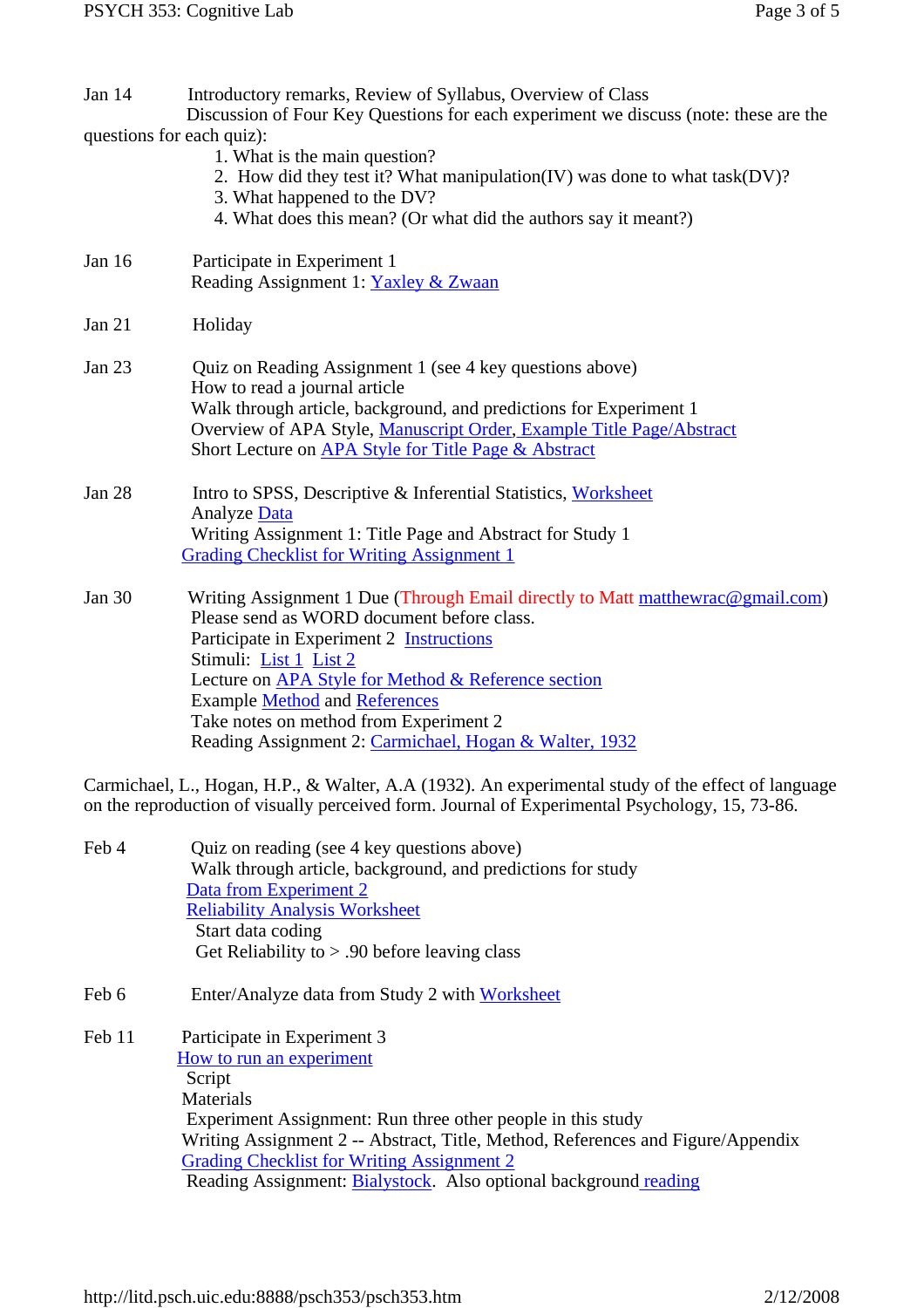| Feb 13               | No class meeting -- run three other people in Experiment 3                                                                                                                                                                                                                                                                                             |
|----------------------|--------------------------------------------------------------------------------------------------------------------------------------------------------------------------------------------------------------------------------------------------------------------------------------------------------------------------------------------------------|
| Feb 18               | Writing Assignment 2 Due (Through Blackboard)<br>Quiz on reading (see 4 key questions above)<br>Walk through article, background, predictions<br>Code Data<br>Enter Data/Analyze with worksheet                                                                                                                                                        |
| Feb 20               | Lecture on <b>APA Style Results section</b> , Tables and Figures<br><b>How to make Graphs in Excel</b><br>Writing Assignment 3 -- Title, Abstract, Results, References, Table or Figure<br><b>Grading Checklist for Writing Assignment 3</b><br>Participate in Experiment 4<br>Reading Assignment 4: To be posted after class                          |
| Feb 25               | Writing Assignment 3 Due (Through Blackboard)<br>Quiz on Reading (see 4 key questions above)<br>Walk through article, background, predictions<br>Analyze data with worksheet<br>How to write an Introduction and Discussion                                                                                                                            |
| Feb 27<br>worksheet) | How to find papers on PSYCINFO/ERIC/Google Scholar/Web of Science (with<br>Find a related article for Experiment 4 to summarize for the class.                                                                                                                                                                                                         |
| Mar <sub>3</sub>     | Reference Presentations: Summarize an article for the class<br>(5 minutes or less per student)<br>Writing Assignment 4: title, abstract, intro, discussion & reference section.<br>(Your paper must cite 3 journal articles in the introductory section)<br><b>Grading checklist for Writing Assignment 4</b>                                          |
| Mar 5<br>meeting.    | Finish Reference Presentations, if needed<br>How to pick a project - Project worksheet<br>How to write a proposal<br><b>Sample Proposal</b><br>Assignment: Decide on a project (you can either work alone or with a partner)<br>Complete one worksheet per project<br>When worksheet complete email to instructor and if acceptable, she will schedule |
| Mar 10,12            | Writing Assignment 4 Due (Through Blackboard)<br>Meetings with Instructor on Proposed Projects                                                                                                                                                                                                                                                         |
| Mar 17,19            | Meetings with TA to proof and finalize Experiment Materials and Running Procedure                                                                                                                                                                                                                                                                      |
| Mar 21<br>submitted. | Full written proposal due (Through Blackboard)<br>Proposal including FINAL and EXACT COPIES of running materials must be<br><b>Proposal Grading Sheet</b>                                                                                                                                                                                              |
| Mar 31               | Participate in Data Collection                                                                                                                                                                                                                                                                                                                         |

Apr 2 Participate in Data Collection